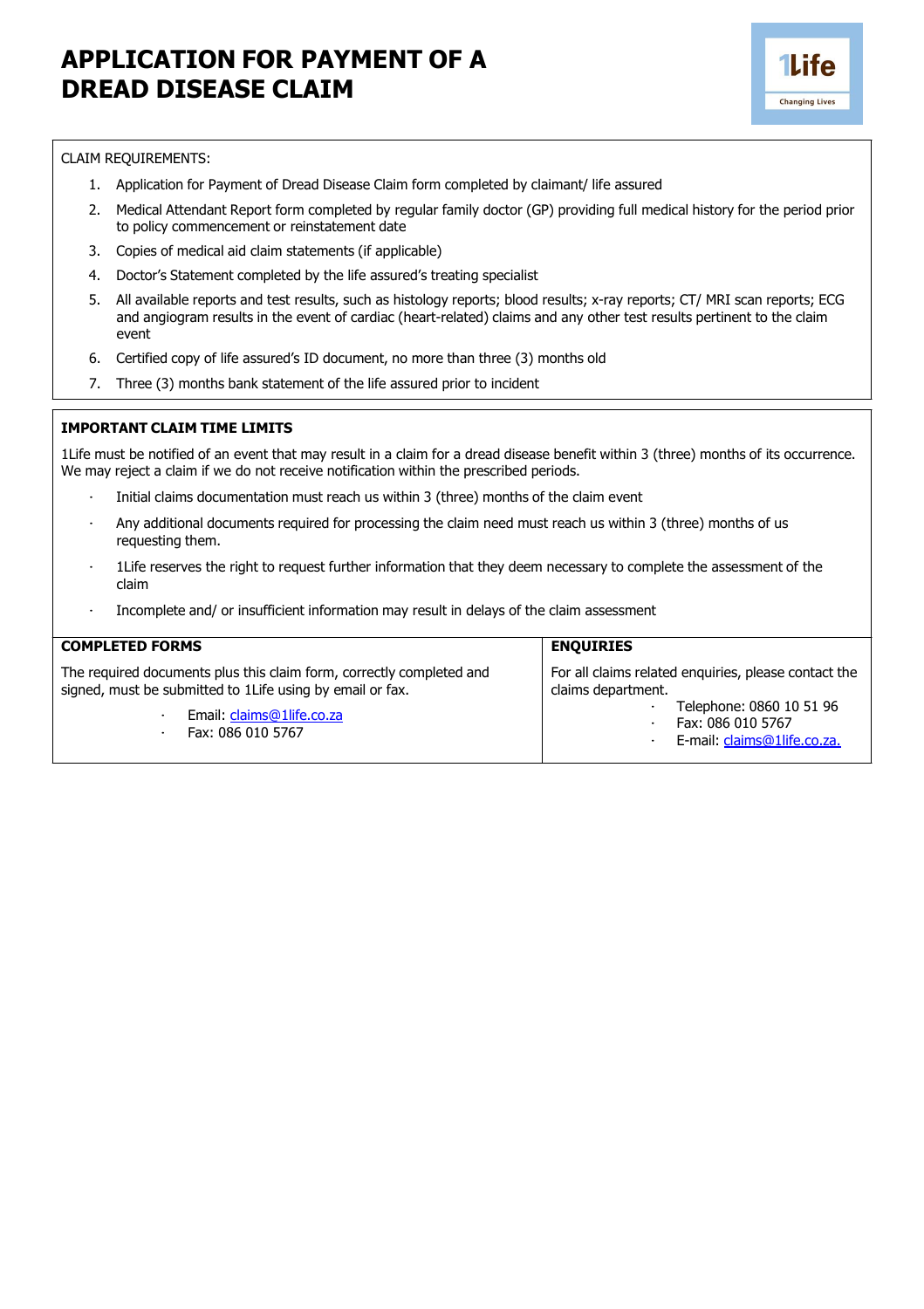| <b>SECTION A: PARTICULARS OF THE INSURED</b>            |                                                                                                                         |                                                                                                                       |                                                                                                                                |  |  |
|---------------------------------------------------------|-------------------------------------------------------------------------------------------------------------------------|-----------------------------------------------------------------------------------------------------------------------|--------------------------------------------------------------------------------------------------------------------------------|--|--|
| 1. Policy Number:                                       | $\overline{\phantom{a}}$ Title:                                                                                         |                                                                                                                       |                                                                                                                                |  |  |
| <b>First Names</b>                                      | <u>Surnament Surnament Surnament Surnament Surnament Surnament Surnament Surnament Surnament Surnament Surnament Su</u> |                                                                                                                       |                                                                                                                                |  |  |
| ID/ Passport                                            |                                                                                                                         |                                                                                                                       |                                                                                                                                |  |  |
| Postal Address                                          | <u> 1989 - Jan Samuel Barbara, martin da shekarar 1980 - André a Samuel Barbara, marka a shekarar 1980 - André a</u>    |                                                                                                                       |                                                                                                                                |  |  |
|                                                         |                                                                                                                         |                                                                                                                       |                                                                                                                                |  |  |
| Physical Address                                        |                                                                                                                         | <u> 1989 - Johann Stein, marwolaethau a chwaraethau a chwaraethau a chwaraethau a chwaraethau a chwaraethau a chw</u> |                                                                                                                                |  |  |
|                                                         |                                                                                                                         |                                                                                                                       |                                                                                                                                |  |  |
| Telephone (Work)                                        |                                                                                                                         |                                                                                                                       |                                                                                                                                |  |  |
|                                                         |                                                                                                                         |                                                                                                                       |                                                                                                                                |  |  |
| Cell                                                    |                                                                                                                         |                                                                                                                       |                                                                                                                                |  |  |
| <b>Communication Preference</b>                         | Fax<br>Post                                                                                                             | E-mail                                                                                                                |                                                                                                                                |  |  |
|                                                         |                                                                                                                         |                                                                                                                       | Medical Aid Number <u>experience</u> and the material and the material and the material and the material and the material      |  |  |
|                                                         |                                                                                                                         |                                                                                                                       |                                                                                                                                |  |  |
| <b>SECTION B: DREAD DISEASE DETAILS</b><br>1.           |                                                                                                                         |                                                                                                                       |                                                                                                                                |  |  |
| you claiming?                                           |                                                                                                                         |                                                                                                                       | Based on the policy conditions and definitions of dread disease, for which dread disease condition that your policy covers are |  |  |
|                                                         |                                                                                                                         |                                                                                                                       |                                                                                                                                |  |  |
|                                                         |                                                                                                                         |                                                                                                                       |                                                                                                                                |  |  |
|                                                         |                                                                                                                         |                                                                                                                       |                                                                                                                                |  |  |
|                                                         |                                                                                                                         |                                                                                                                       |                                                                                                                                |  |  |
| 2.                                                      | Have you submitted a dread disease claim with 1Life or any other insurer before?                                        |                                                                                                                       | No<br>Yes                                                                                                                      |  |  |
| If yes, please provide details and date of claim.<br>3. |                                                                                                                         |                                                                                                                       |                                                                                                                                |  |  |
|                                                         |                                                                                                                         |                                                                                                                       |                                                                                                                                |  |  |
|                                                         |                                                                                                                         |                                                                                                                       |                                                                                                                                |  |  |
|                                                         |                                                                                                                         |                                                                                                                       |                                                                                                                                |  |  |
| 4.                                                      |                                                                                                                         | On what date did the symptoms of the dread disease for which you are claiming start?                                  | M.<br>M.                                                                                                                       |  |  |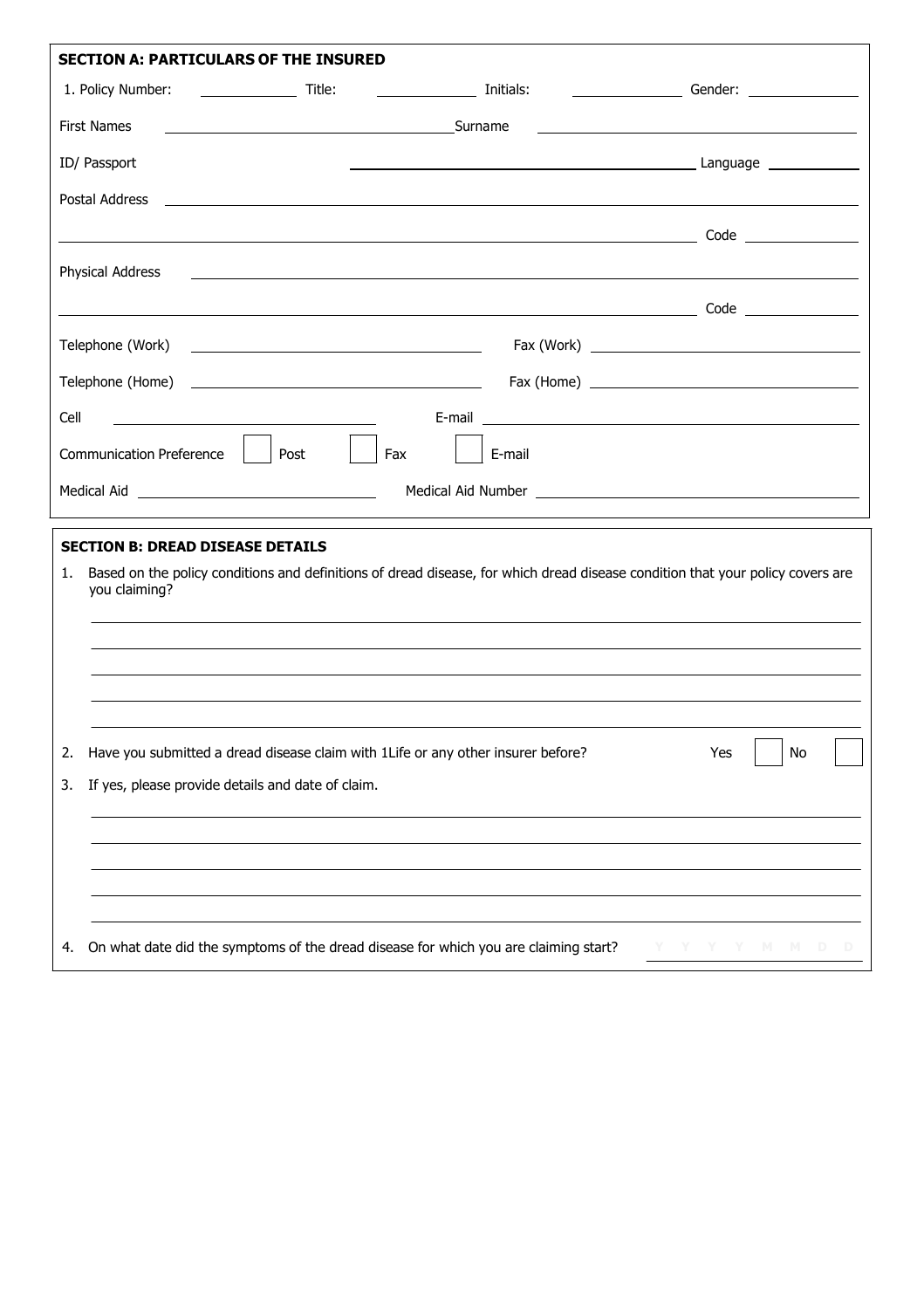| <b>SECTION B: DREAD DISEASE DETAILS CONTINUED</b> |                                                                                                                                                                              |                                |                                                                                                                                                                                                                                                |                                                                                                                                |  |  |
|---------------------------------------------------|------------------------------------------------------------------------------------------------------------------------------------------------------------------------------|--------------------------------|------------------------------------------------------------------------------------------------------------------------------------------------------------------------------------------------------------------------------------------------|--------------------------------------------------------------------------------------------------------------------------------|--|--|
| 1.                                                | On what date did you first consult a medical practitioner in connection with your current $X + Y + Y = M + D - D$<br>condition?                                              |                                |                                                                                                                                                                                                                                                |                                                                                                                                |  |  |
| 2.                                                |                                                                                                                                                                              |                                | On what date was your dread disease condition first diagnosed?                                                                                                                                                                                 | Y Y Y Y M M D D                                                                                                                |  |  |
| 3.                                                | State names, addresses and dates of all doctors, hospitals and clinics consulted in connection with your condition. (Please<br>provide hospital or clinic reference numbers) |                                |                                                                                                                                                                                                                                                |                                                                                                                                |  |  |
| (a)                                               |                                                                                                                                                                              | Doctor Surname                 |                                                                                                                                                                                                                                                |                                                                                                                                |  |  |
|                                                   |                                                                                                                                                                              | Date Attended                  | <u>D D M M Y Y Y Y <b>Reference No</b></u>                                                                                                                                                                                                     |                                                                                                                                |  |  |
|                                                   |                                                                                                                                                                              | Address                        |                                                                                                                                                                                                                                                |                                                                                                                                |  |  |
|                                                   |                                                                                                                                                                              |                                | <u> 1989 - Johann Barn, amerikansk politiker (d. 1989)</u>                                                                                                                                                                                     | Code<br><u> 1990 - John Stein, mars and de la partie de la partie de la partie de la partie de la partie de la partie de l</u> |  |  |
| (b)                                               |                                                                                                                                                                              | Doctor Surname                 |                                                                                                                                                                                                                                                |                                                                                                                                |  |  |
|                                                   |                                                                                                                                                                              | Date Attended                  | D D M M Y <u>Y Y Y <b>T</b></u> Reference No <b>Constant Constant Constant Constant Constant Constant Constant Constant Constant Constant Constant Constant Constant Constant Constant Constant Constant Constant Constant Constant Consta</b> |                                                                                                                                |  |  |
|                                                   |                                                                                                                                                                              | Address                        |                                                                                                                                                                                                                                                |                                                                                                                                |  |  |
|                                                   |                                                                                                                                                                              |                                |                                                                                                                                                                                                                                                | Code ________________                                                                                                          |  |  |
| (c)                                               |                                                                                                                                                                              | Doctor Surname                 |                                                                                                                                                                                                                                                |                                                                                                                                |  |  |
|                                                   |                                                                                                                                                                              | Date Attended                  | D D <u>M M Y Y Y Y <b>Reference No</b></u>                                                                                                                                                                                                     |                                                                                                                                |  |  |
|                                                   |                                                                                                                                                                              | Address                        |                                                                                                                                                                                                                                                |                                                                                                                                |  |  |
|                                                   |                                                                                                                                                                              |                                | <u> 1989 - Johann Barbara, martin amerikan ba</u>                                                                                                                                                                                              | Code                                                                                                                           |  |  |
| 4.                                                |                                                                                                                                                                              |                                | Details of the doctor who is currently treating your condition.                                                                                                                                                                                |                                                                                                                                |  |  |
|                                                   |                                                                                                                                                                              | Doctor Surname                 |                                                                                                                                                                                                                                                | Initials                                                                                                                       |  |  |
|                                                   |                                                                                                                                                                              | <b>Physical Address</b>        |                                                                                                                                                                                                                                                |                                                                                                                                |  |  |
|                                                   |                                                                                                                                                                              |                                |                                                                                                                                                                                                                                                | Code                                                                                                                           |  |  |
|                                                   |                                                                                                                                                                              | Work Telephone                 |                                                                                                                                                                                                                                                |                                                                                                                                |  |  |
| 5.                                                |                                                                                                                                                                              | Details of your family doctor. |                                                                                                                                                                                                                                                |                                                                                                                                |  |  |
|                                                   |                                                                                                                                                                              | Doctor Surname                 |                                                                                                                                                                                                                                                | Initials                                                                                                                       |  |  |
|                                                   |                                                                                                                                                                              | <b>Physical Address</b>        |                                                                                                                                                                                                                                                |                                                                                                                                |  |  |
|                                                   |                                                                                                                                                                              |                                |                                                                                                                                                                                                                                                | Code                                                                                                                           |  |  |
|                                                   |                                                                                                                                                                              | Work Telephone                 |                                                                                                                                                                                                                                                |                                                                                                                                |  |  |